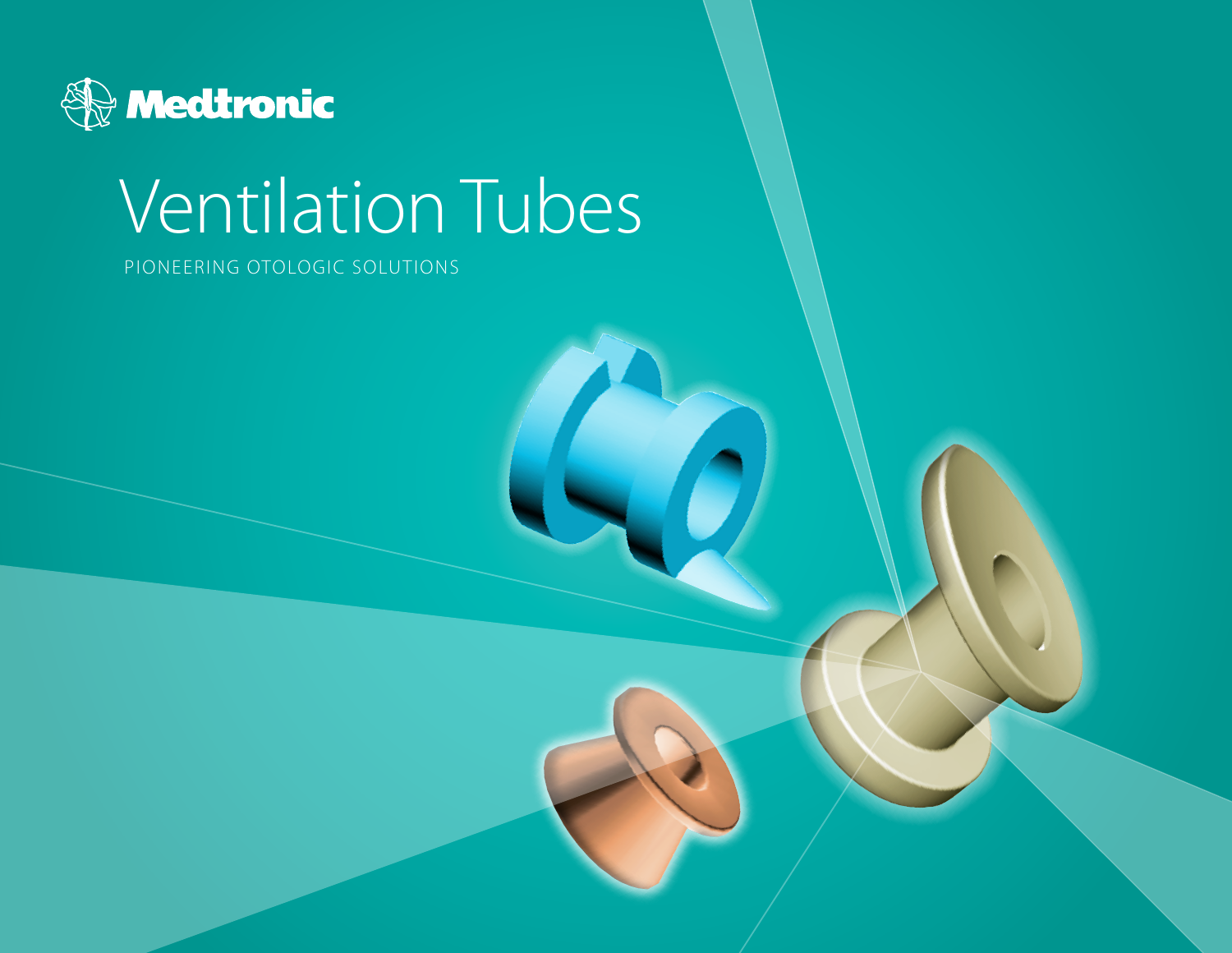Microgel®

*Surface-Enhanced Silicon Vent Tubes*

#### **Reduces bacterial adherence by more than 90%**

Myringotomy tube failure and premature extrusion can often be linked to the adherence and proliferation of bacteria on the surface of the material. Silicone substrates are especially prone to bacterial attachment because of their inherent surface morphology.<sup>1</sup>

Microgel® Surface-Enhanced Silicone Vent Tubes have a modified polyvinylpyrrolidone (PVP) hydrogel coating. The patented Microgel process increases the surface energy of silicone, reducing the attachment of microbial pathogens.2 Bacterial adherence assays have shown that the Microgel surface enhancement reduces the occurrence of bacterial adherence by more than 90%.

#### **Composition**

Microgel® is covalently bonded to the surface of silicone for uniform and long-lasting surface characteristics.

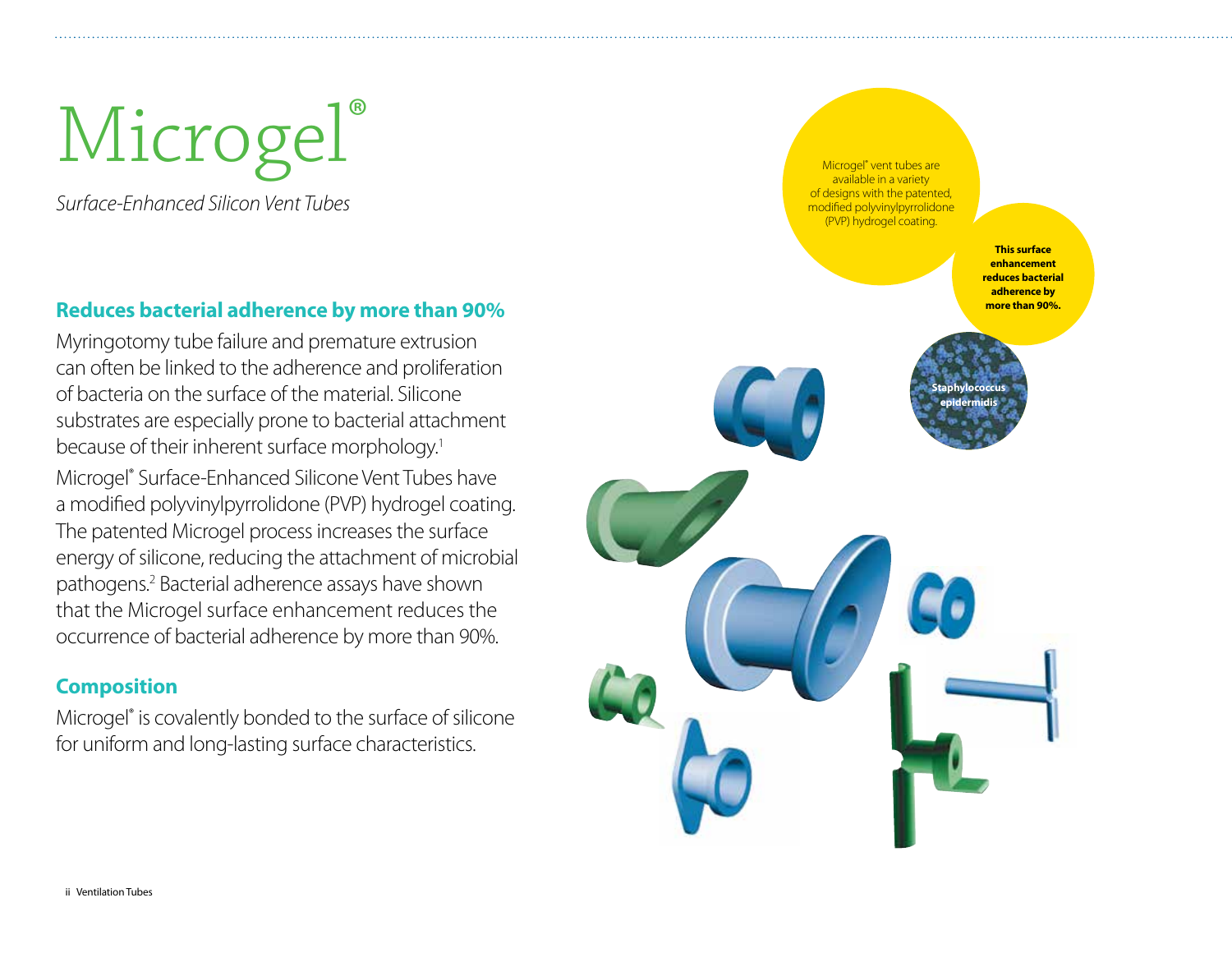## Temporary Tubes

#### Armstrong Beveled Grommets

*Designed by Beverly W. Armstrong, MD, Charlotte, NC*

| <b>Material</b>                | <b>Feature</b> | Color     | <b>RT</b>  | Qty     | ID   | <b>IFD</b> | <b>Product</b> |
|--------------------------------|----------------|-----------|------------|---------|------|------------|----------------|
| Activent <sup>®</sup> FLPL     | Membrane       |           | <b>INT</b> | 5       | 1.14 | 3.5        | 1030030        |
| Activent <sup>®</sup> Silicone |                | ●         | INT        | 5       | 1.14 | 3.5        | 1026055        |
| <b>Activent Silicone</b>       |                | ●         | <b>INT</b> | 5 pairs | 1.14 | 3.5        | 1046055        |
| Microgel <sup>®</sup>          | Tab            | O         | <b>INT</b> | 5       | 1.14 | 3.5        | 25501          |
| Microgel                       | Tab            | O         | <b>INT</b> | 5 pairs | 1.14 | 3.5        | 25502          |
| <b>FLPL</b>                    |                | O         | <b>INT</b> | 5       | 1.14 | 3.5        | 1010030        |
| <b>FLPL</b>                    |                | O         | <b>INT</b> | 50      | 1.14 | 3.5        | 1010031        |
| <b>FLPL</b>                    | Wire           | $\bullet$ | <b>INT</b> | 5       | 1.14 | 3.5        | 1010035        |
| Silicone                       |                | O         | <b>INT</b> | 5       | 1.14 | 3.5        | 1010055        |
| Silicone                       |                | O         | <b>INT</b> | 50      | 1.14 | 3.5        | 1010056        |
| Silicone                       | Tab            | $\bullet$ | <b>INT</b> | 5       | 1.14 | 3.5        | 24502          |
| Firm Silicone                  | Tab            | O         | <b>INT</b> | 5       | 1.14 | 3.5        | 24501          |
| H/C-Flex™                      |                | O         | <b>INT</b> | 5       | 1.14 | 3.5        | 1056032        |
| H/C-Flex                       |                | ∩         | <b>INT</b> | 5 pairs | 1.14 | 3.5        | 1066032        |
| H/C-Flex                       |                | ∩         | <b>INT</b> | 50      | 1.14 | 3.5        | 1076032        |

#### Armstrong Beveled Grommets, Modified *Designed by Beverly W. Armstrong, MD, Charlotte, NC*

| <b>Material</b>            | <b>Feature</b>        | <b>Color</b> | <b>RT</b>  | Qty     | ID   | <b>IFD</b> | <b>Product</b> |
|----------------------------|-----------------------|--------------|------------|---------|------|------------|----------------|
| Activent <sup>®</sup> FLPL |                       | $\bullet$    | <b>INT</b> | 5       | 1.14 | 3.5        | 1030170        |
| Microgel <sup>®</sup>      |                       | O            | INT        | 5       | 1.14 | 3.5        | 1081101        |
| Microgel                   |                       | $\bullet$    | <b>INT</b> | 5 pairs | 1.14 | 3.5        | 1081102        |
| <b>FLPL</b>                |                       | Ο            | <b>INT</b> | 5       | 1.14 | 3.5        | 1010170        |
| <b>FLPL</b>                |                       | $\bigcirc$   | INT        | 5 pairs | 1.14 | 3.5        | 1040045        |
| <b>FLPL</b>                |                       | $\bigcirc$   | INT        | 50      | 1.14 | 3.5        | 1010171        |
| <b>FLPL</b>                |                       | $\circ$      | INT        | 5       | 1.14 | 3.5        | 1014242        |
| <b>FLPL</b>                |                       | ◯            | INT        | 5 pairs | 1.14 | 3.5        | 1040024        |
| <b>FLPL</b>                |                       | $\circ$      | INT        | 50      | 1.14 | 3.5        | 1014243        |
| <b>FLPL</b>                | Oval and<br>Semi-Flat | Ω            | INT        | 5       | 1.14 | 3.5        | 14421          |



#### Armstrong Beveled Straight Shanks

*Designed by Beverly W. Armstrong, MD, Charlotte, NC*

| <b>Material</b>                | Color      | <b>RT</b>  | Qty     | ID   | <b>IFD</b> |       | <b>Product</b> |
|--------------------------------|------------|------------|---------|------|------------|-------|----------------|
| Activent <sup>®</sup> Silicone |            | INT        | 5       | 1.14 | 3.60       | 7.00  | 1026140        |
| <b>FLPL</b>                    | $\circ$    | INT        | 5       | 1.14 | 3.60       | 7.00  | 1010000        |
| <b>FLPL</b>                    | $\circ$    | <b>INT</b> | 5 pairs | 1.14 | 3.60       | 7.00  | 1040022        |
| <b>FLPL</b>                    | $\circ$    | INT        | 5       | 1.14 | 3.60       | 10.00 | 1010150        |
| Silicone                       | $\bigcirc$ | INT        | 5       | 1.14 | 3.60       | 7.00  | 1010040        |
| Silicone                       | $\circ$    | INT        | 5       | 1.14 | 3.60       | 10.00 | 1010045        |
| Silicone                       | $\bigcirc$ | INT        | 5       | 1.14 | 3.60       | 12.00 | 1010050        |

#### Armstrong V Grommets

*Designed by Beverly W. Armstrong, MD, Charlotte, NC*



| <b>Material</b>                       |  | Color RT Qty ID IFD     |  | <b>Product</b> |
|---------------------------------------|--|-------------------------|--|----------------|
| $H/C$ -Flex <sup><math>m</math></sup> |  | O ST 5 1.14 2.1         |  | 1056033        |
| H/C-Flex                              |  | O ST 5 pairs $1.14$ 2.1 |  | 1066033        |

#### Armstrong V Tubes

*Designed by Beverly W. Armstrong, MD, Charlotte, NC*



| <b>Material</b>            | Color      | RT         | Qty     | ID   |      | <b>Product</b> |
|----------------------------|------------|------------|---------|------|------|----------------|
| Activent <sup>®</sup> FLPL | O          | INT        | 5       | 1.14 | 4.50 | 1036121        |
| <b>FLPL</b>                | Ο          | <b>INT</b> | 5       | 1.14 | 4.50 | 1056121        |
| <b>FLPL</b>                | O          | <b>INT</b> | 5 pairs | 1.14 | 4.50 | 1066121        |
| <b>FLPL</b>                | Ο          | <b>INT</b> | 5       | 1.14 | 7.50 | 1056120        |
| <b>FLPL</b>                | O          | INT        | 5 pairs | 1.14 | 7.50 | 1066120        |
| $H/C$ Flex™                | $\bigcirc$ | <b>INT</b> | 5       | 1.14 | 4.50 | 1056031        |
| H/C Flex                   | O          | INT        | 5       | 1.14 | 7.50 | 1056030        |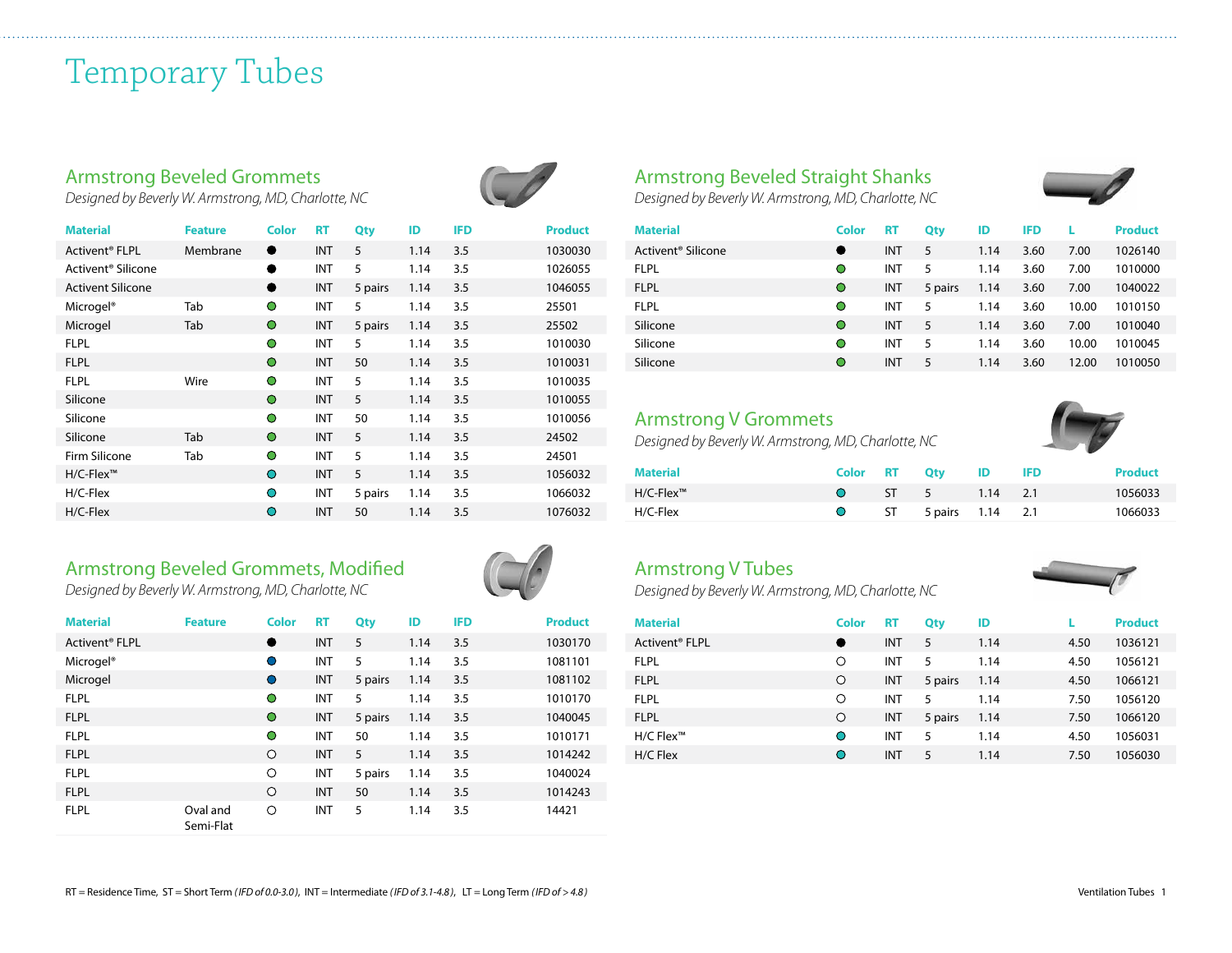#### Baxter Beveled Buttons

*Designed by David Baxter, RN, Boston, MA*

| <b>Material</b>                | Color      | <b>RT</b> | Qty     | ID   | <b>IFD</b> | L   | <b>Product</b> |
|--------------------------------|------------|-----------|---------|------|------------|-----|----------------|
| Activent <sup>®</sup> FLPL     |            | INT       | 5       | 1.27 | 3.0        | 2.1 | 34611          |
| Activent <sup>®</sup> Silicone |            | ST        | 5       | 1.27 | 2.6        | 2.1 | 26631          |
| <b>Activent Silicone</b>       |            | <b>ST</b> | 5 pairs | 1.27 | 2.6        | 2.1 | 24632          |
| <b>FLPL</b>                    | O          | ST        | 5       | 0.97 | 2.3        | 1.6 | 14621          |
| <b>FLPL</b>                    | $\circ$    | <b>ST</b> | 5 pairs | 0.97 | 2.3        | 1.6 | 14622          |
| <b>FLPL</b>                    | O          | INT       | 5       | 1.27 | 3.0        | 2.1 | 14611          |
| <b>FLPL</b>                    | $\bigcirc$ | INT       | 5 pairs | 1.27 | 3.0        | 2.1 | 14612          |
| Firm Silicone                  | O          | ST        | 5       | 1.27 | 2.6        | 2.1 | 24631          |

#### Baxter Beveled T-Grommets

*Designed by David Baxter, RN, Boston, MA*

| <b>Material</b> |                     |                         |  | Color RT Oty ID FL L Product |
|-----------------|---------------------|-------------------------|--|------------------------------|
| Firm Silicone   | $\bullet$           | LT 5 1.27 9.5 3.0       |  | 24651                        |
| Firm Silicone   | $\bullet$ $\bullet$ | LT 5 pairs 1.27 9.5 3.0 |  | 24652                        |

#### Beveled Bobbins

|             |              |                      |      | $\mathbf{v}$ |                |
|-------------|--------------|----------------------|------|--------------|----------------|
| Material    | Color RT Qty |                      | - ID |              | <b>Product</b> |
| <b>FLPL</b> |              | INT 5                | 1.14 |              | 1056179        |
| FLPL        |              | $INT$ 5 pairs $1.14$ |      |              | 1066179        |

#### Cohen T-Grommets

*Designed by Richard Cohen, MD, Grants Pass, OR*

| <b>Material</b>                | Color      | <b>RT</b> | Otv     | ID   | - FL | <b>Product</b> |
|--------------------------------|------------|-----------|---------|------|------|----------------|
| Microgel <sup>®</sup> Silicone | $\bigcirc$ | LT        | -5      | 1.14 | 9.1  | 25691          |
| Microgel Silicone              | $\bullet$  | LT        | 5 pairs | 1.14 | 9.1  | 25692          |
| Firm Silicone                  | $\bigcirc$ | LT        | 5       | 1.14 | 9.1  | 24701          |
| Firm Silicone                  |            | LT        | 5 pairs | 1.14 | 9.1  | 24702          |

#### Donaldson-Type Tubes



| <b>Material</b>                | <b>Feature</b> | Color      | <b>RT</b> | Qty     | ID   | <b>IFD</b> | <b>IFDis</b> | <b>Product</b> |
|--------------------------------|----------------|------------|-----------|---------|------|------------|--------------|----------------|
| Activent <sup>®</sup> Silicone |                |            | <b>ST</b> | 5       | 1.14 | 2.3        | 0.90         | 1026020        |
| <b>Activent Silicone</b>       |                | ●          | <b>ST</b> | 5 pairs | 1.14 | 2.3        | 0.90         | 1046020        |
| Microgel <sup>®</sup>          | Tab            | O          | <b>ST</b> | 5 pairs | 1.14 | 2.3        | 0.90         | 1085502        |
| <b>FLPL</b>                    |                | ∩          | <b>ST</b> | 5       | 1.14 | 2.3        | 0.90         | 1015101        |
| <b>FLPL</b>                    | Wire           | $\bullet$  | <b>ST</b> | 5       | 1.14 | 2.3        | 0.90         | 1015201        |
| Silicone                       |                | O          | <b>ST</b> | 5       | 1.14 | 2.3        | 0.90         | 1013020        |
| Silicone                       |                | $\bigcirc$ | <b>ST</b> | 5 pairs | 1.14 | 2.3        | 0.90         | 1040009        |
| Silicone                       |                | $\bigcirc$ | <b>ST</b> | 50      | 1.14 | 2.3        | 0.90         | 1013021        |
| Silicone                       | Membrane       | $\circ$    | <b>ST</b> | 5       | 1.14 | 2.3        | 0.90         | 1012015        |
| Silicone                       | Tab            | O          | <b>ST</b> | 5       | 1.14 | 2.3        | 0.90         | 1013015        |
| Firm Silicone                  |                | $\circ$    | <b>ST</b> | 5 pairs | 1.14 | 2.3        | 0.90         | 24152          |
| Firm Silicone                  |                | O          | <b>ST</b> | 5       | 1.14 | 2.3        | 0.90         | 24151          |
| Firm Silicone                  | Tab            | $\circ$    | <b>ST</b> | 5       | 1.14 | 2.3        | 0.90         | 24161          |
| Firm Silicone                  | Tab            | $\bigcirc$ | <b>ST</b> | 5 pairs | 1.14 | 2.3        | 0.90         | 24162          |
| $C$ -Flex™                     |                | $\circ$    | <b>ST</b> | 5       | 1.14 | 2.3        | 0.76         | 1056010        |
| C-Flex                         |                | $\bigcirc$ | <b>ST</b> | 5 pairs | 1.14 | 2.3        | 0.76         | 1066010        |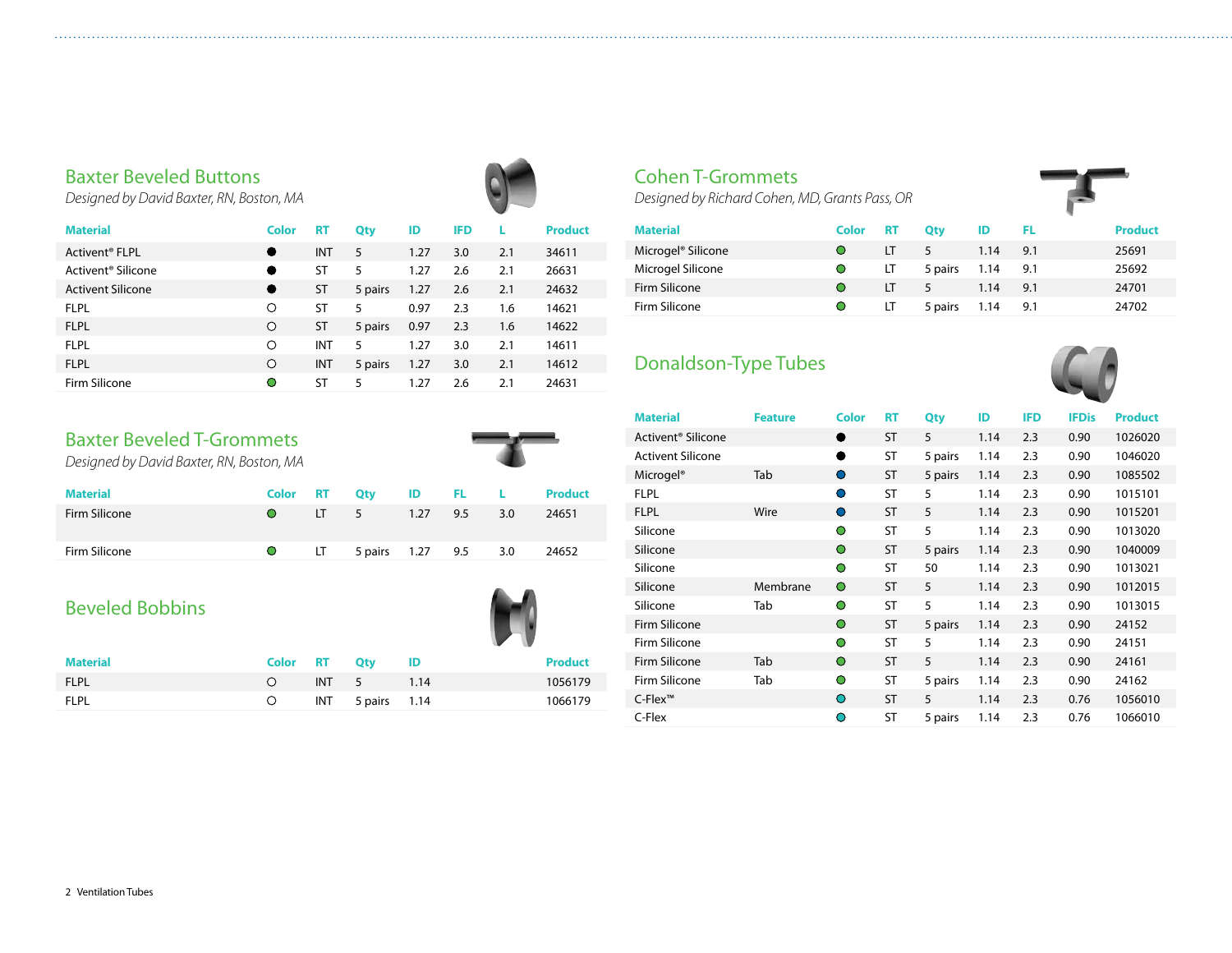#### Goode T-Grommets

*Endorsed by Richard L. Goode, MD, Palo Alto, CA* 

| <b>Material</b>                | <b>Feature</b> | Color           | <b>RT</b>    | Otv | ID       | <b>FL</b> | <b>IFDis</b> | Product |
|--------------------------------|----------------|-----------------|--------------|-----|----------|-----------|--------------|---------|
| Activent <sup>®</sup> Silicone |                |                 | $LT \quad 5$ |     | 1.27 8.5 |           | 2.50         | 1026011 |
| Silicone                       |                | $\bullet$       | $1T \quad 5$ |     | 1.27 8.5 |           | 2.50         | 1016020 |
| Silicone                       | Membrane       | $\sim$ 0 $\sim$ | $LT \quad 5$ |     | 1.27     | 8.5       | 2.50         | 1016025 |
|                                |                |                 |              |     |          |           |              |         |

#### Goode T-Tubes®



| <b>Material</b>                | Color      | <b>RT</b> | Qty     | ID   | <b>IFD</b> | <b>IFDis</b> | <b>Product</b> |
|--------------------------------|------------|-----------|---------|------|------------|--------------|----------------|
| Activent <sup>®</sup> Silicone | 0          | LT        | 5       | 1.14 | 9.5        | 12.0         | 1026010        |
| <b>Activent Silicone</b>       | Δ          | LT        | 50      | 1.14 | 9.5        | 12.0         | 1037703        |
| Microgel <sup>®</sup> Silicone | $\bigcirc$ | LT        | 5       | 1.14 | 9.8        | 12.0         | 1087701        |
| Microgel Silicone              | O          | LT        | 5 pairs | 1.14 | 9.8        | 12.0         | 1087702        |
| Silicone                       | $\bigcirc$ | LT        | 5       | 1.14 | 9.5        | 12.0         | 1016010        |
| Silicone                       | $\bigcirc$ | LT        | 5 pairs | 1.14 | 9.5        | 12.0         | 1040001        |
| Silicone                       | $\circ$    | LT        | 50      | 1.14 | 9.5        | 12.0         | 1016011        |
| Firm Silicone                  | $\bigcirc$ | LT        | 5       | 1.14 | 6.0        | 6.0          | 24751          |
| Firm Silicone                  | $\bigcirc$ | LT        | 5 pairs | 1.14 | 6.0        | 6.0          | 24752          |
| Firm Silicone                  | ∩          | LT        | 5       | 1.14 | 9.5        | 12.0         | 1016035        |
| <b>Firm Silicone</b>           | $\circ$    | LT        | 5 pairs | 1.14 | 9.5        | 12.0         | 24712          |
| $C$ -Flex™                     | ∩          | LT        | 5       | 1.14 | 6.5        | 6.0          | 1056016        |
| C-Flex                         | ◯          | LT        | 5 pairs | 1.14 | 6.5        | 6.0          | 1066016        |
| C-Flex                         | ◠          | LT        | 5       | 1.14 | 8.0        | 9.0          | 1056019        |
| C-Flex                         | $\bigcirc$ | LT        | 5       | 1.14 | 9.0        | 12.0         | 1056015        |
|                                |            |           |         |      |            |              |                |

#### Goode T-Tubes, Modified

| ÷ |  |
|---|--|
|   |  |
|   |  |

| <b>Material</b>                | Color | RT | Qty     | ID   | <b>IFD</b> | <b>IFDis</b> | <b>Product</b> |
|--------------------------------|-------|----|---------|------|------------|--------------|----------------|
| Activent <sup>®</sup> Silicone |       | LT | 5       | 1.27 | 9.5        | 4.5          | 1026040        |
| Silicone                       | O     | IΤ | 5       | 1.27 | 5.8        | 6.7          | 24771          |
| Silicone                       | O     | LT | 5 pairs | 1.27 | 5.8        | 6.7          | 24772          |
| Firm Silicone                  | O     | ١T | 5       | 1.27 | 9.5        | 4.5          | 1016040        |
| Firm Silicone                  | O     | LT | 5 pairs | 1.27 | 9.5        | 4.5          | 1040002        |
| Firm Silicone                  | O     | LT | 50      | 1.27 | 9.5        | 4.5          | 1016041        |

#### Hubbard Airplane Tube

*Endorsed by Ron Hubbard, MD, Memphis, TN; Acknowledgement to Joseph B. Touma, MD, Huntington, WV*

| Material    |  | Color RT Qty ID IFD   |  | <b>Product</b> |
|-------------|--|-----------------------|--|----------------|
| <b>FLPL</b> |  | $\circ$ ST 5 0.76 2.0 |  | 1056170        |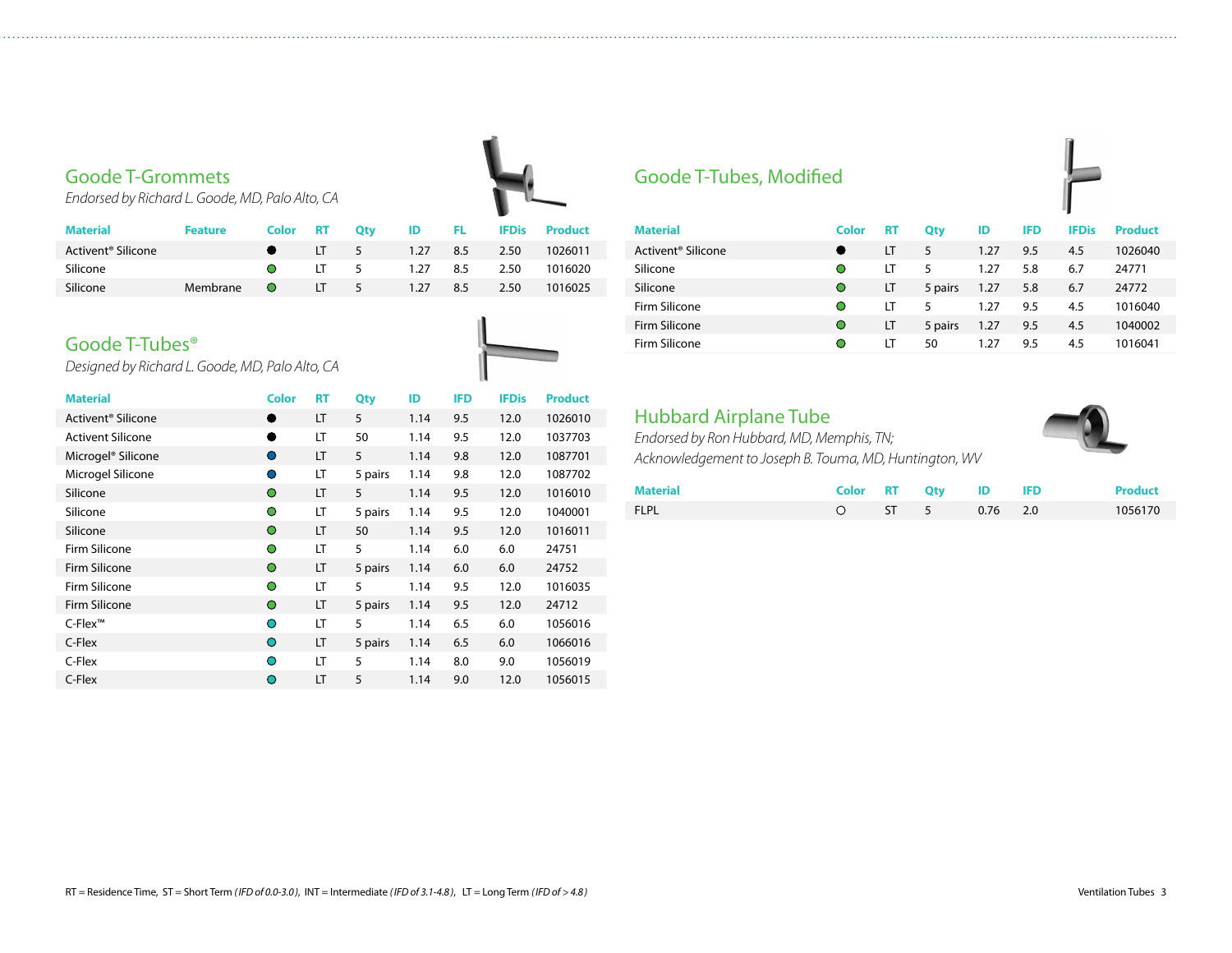#### Moretz Tab Vent Tubes

Endorsed by William H. Moretz, Jr., MD, Augusta, GA

| <b>Material</b>             | <b>Feature</b>    | Color      | <b>RT</b> | Qty     | ID   | <b>IFDis</b> | <b>Product</b> |
|-----------------------------|-------------------|------------|-----------|---------|------|--------------|----------------|
| Activent <sup>®</sup> FLPL  |                   |            | <b>ST</b> | 5       | 1.27 | 1.00         | 1036177        |
| <b>FLPL</b>                 |                   | O          | <b>ST</b> | 5       | 1.27 | 1.00         | 1056177        |
| <b>FLPL</b>                 |                   | ◯          | ST        | 5 pairs | 1.27 | 1.00         | 1066177        |
| Microblue™ Titanium         |                   | ∩          | <b>ST</b> | 5       | 1.27 | 1.00         | 14641          |
| Microblue Titanium          |                   | $\bigcirc$ | <b>ST</b> | 5 pairs | 1.27 | 1.00         | 14642          |
| Tytan <sup>®</sup> Titanium |                   | $\circ$    | ST        | 5       | 0.76 | 1.00         | 1056108        |
| <b>Tytan Titanium</b>       |                   | $\bigcirc$ | <b>ST</b> | 5 pairs | 0.76 | 1.00         | 1066108        |
| <b>Tytan Titanium</b>       |                   | $\circ$    | <b>ST</b> | 5       | 1.02 | 1.00         | 1056104        |
| <b>Tytan Titanium</b>       |                   | $\bigcirc$ | <b>ST</b> | 5       | 1.27 | 1.00         | 1056107        |
| <b>Tytan Titanium</b>       |                   | O          | <b>ST</b> | 5 pairs | 1.27 | 1.00         | 1066107        |
| <b>Tytan Titanium</b>       | Wire              | $\bigcirc$ | <b>ST</b> | 5       | 1.27 | 1.00         | 1056113        |
| <b>Tytan Titanium</b>       | <b>Wire Twist</b> | $\bigcirc$ | <b>ST</b> | 5 pairs | 1.27 | 1.00         | 1066113        |
| H/C-Flex™                   |                   | $\circ$    | ST        | 5       | 1.27 | 0.75         | 1056705        |





| <b>Material</b>                | <b>Feature</b> | <b>Color</b> | <b>RT</b>  | Qty      | ID   | <b>IFD</b>        | <b>IFDis</b>             | <b>Product</b> |
|--------------------------------|----------------|--------------|------------|----------|------|-------------------|--------------------------|----------------|
| Activent <sup>®</sup> Silicone | Notch & Tab    | $\bullet$    | <b>ST</b>  | 5        | 1.14 | 2.40              | 1.10                     | 1026001        |
| <b>Activent Silicone</b>       | Notch & Tab    |              | <b>ST</b>  | 5 pairs  | 1.14 | 2.40              | 1.10                     | 1046001        |
| <b>Activent Silicone</b>       | Notch & Tab    | $\bullet$    | <b>INT</b> | 5        | 1.52 | 4.45              | 1.15                     | 1026045        |
| Microgel <sup>®</sup>          | Notch & Tab    | $\bullet$    | <b>ST</b>  | 5        | 1.02 | 2.50              | 1.00                     | 25441          |
| Microgel                       | Notch & Tab    | $\circ$      | <b>ST</b>  | 5 pairs  | 1.02 | 2.50              | 1.00                     | 25442          |
| Microgel                       | Notch & Tab    | $\bullet$    | ST         | 50       | 1.02 | 2.50              | 1.00                     | 25443          |
| Microgel                       |                | $\bullet$    | <b>INT</b> | 5        | 1.14 | $\qquad \qquad -$ | $\qquad \qquad -$        | 1082201        |
| Microgel                       |                | $\bullet$    | INT        | 5 pairs  | 1.14 | --                | $\overline{\phantom{a}}$ | 1082202        |
| Microgel                       |                | $\bullet$    | <b>INT</b> | 50       | 1.14 | --                | $\overline{\phantom{a}}$ | 1082203        |
| <b>FLPL</b>                    | Tab            | $\circ$      | ST         | 5 pairs  | 1.02 | 2.50              | 1.00                     | 14521          |
| Silicone                       | Notch & Tab    | $\circ$      | <b>ST</b>  | 5        | 1.14 | 2.40              | 1.10                     | 1025001        |
| Silicone                       | Notch & Tab    | $\bullet$    | ST         | 5 pairs  | 1.14 | 2.40              | 1.10                     | 1040006        |
| Silicone                       | Notch & Tab    | $\circ$      | <b>ST</b>  | 50       | 1.14 | 2.40              | 1.10                     | 1025002        |
| Silicone                       | Notch & Tab    | $\bullet$    | <b>ST</b>  | 50 pairs | 1.14 | 2.40              | 1.10                     | 1040019        |
| Silicone                       | Notch          | $\bullet$    | <b>ST</b>  | 5        | 1.14 | 2.40              | 1.10                     | 1025005        |
| Silicone                       | Membrane       | $\bullet$    | <b>INT</b> | 5        | 1.14 | 4.30              | 0.85                     | 1012010        |
| Silicone                       | Notch & Tab    | $\circ$      | <b>INT</b> | 5        | 1.52 | 4.45              | 1.15                     | 1025045        |
| Silicone                       | Notch          | $\bullet$    | <b>INT</b> | 5        | 1.52 | 4.45              | 1.15                     | 1025040        |
| Silicone                       | Notch          | $\circ$      | <b>INT</b> | 50       | 1.52 | 4.45              | 1.15                     | 1025046        |
| Firm Silicone                  | Notch & Tab    | $\circ$      | <b>ST</b>  | 5        | 1.02 | 2.50              | 1.00                     | 24441          |
| Firm Silicone                  | Notch & Tab    | $\circ$      | <b>ST</b>  | 5 pairs  | 1.02 | 2.50              | 1.00                     | 24442          |
| Firm Silicone                  | Notch          | $\bullet$    | ST         | 5        | 1.02 | 2.50              | 1.00                     | 24451          |
| Firm Silicone                  | Notch          | $\circ$      | <b>ST</b>  | 5 pairs  | 1.02 | 2.50              | 1.00                     | 24452          |
| Firm Silicone                  | Notch & Tab    | $\bullet$    | <b>INT</b> | 5        | 1.27 | 4.30              | 0.90                     | 24461          |
| Firm Silicone                  | Notch & Tab    | $\circ$      | <b>INT</b> | 5 pairs  | 1.27 | 4.30              | 0.90                     | 24462          |
| C-Flex <sup>™</sup>            | Tab            | $\circ$      | <b>ST</b>  | 5        | 1.02 | 2.50              | 1.00                     | 1056005        |
| C-Flex                         | Tab            | $\circ$      | <b>ST</b>  | 5 pairs  | 1.02 | 2.50              | 1.00                     | 1066005        |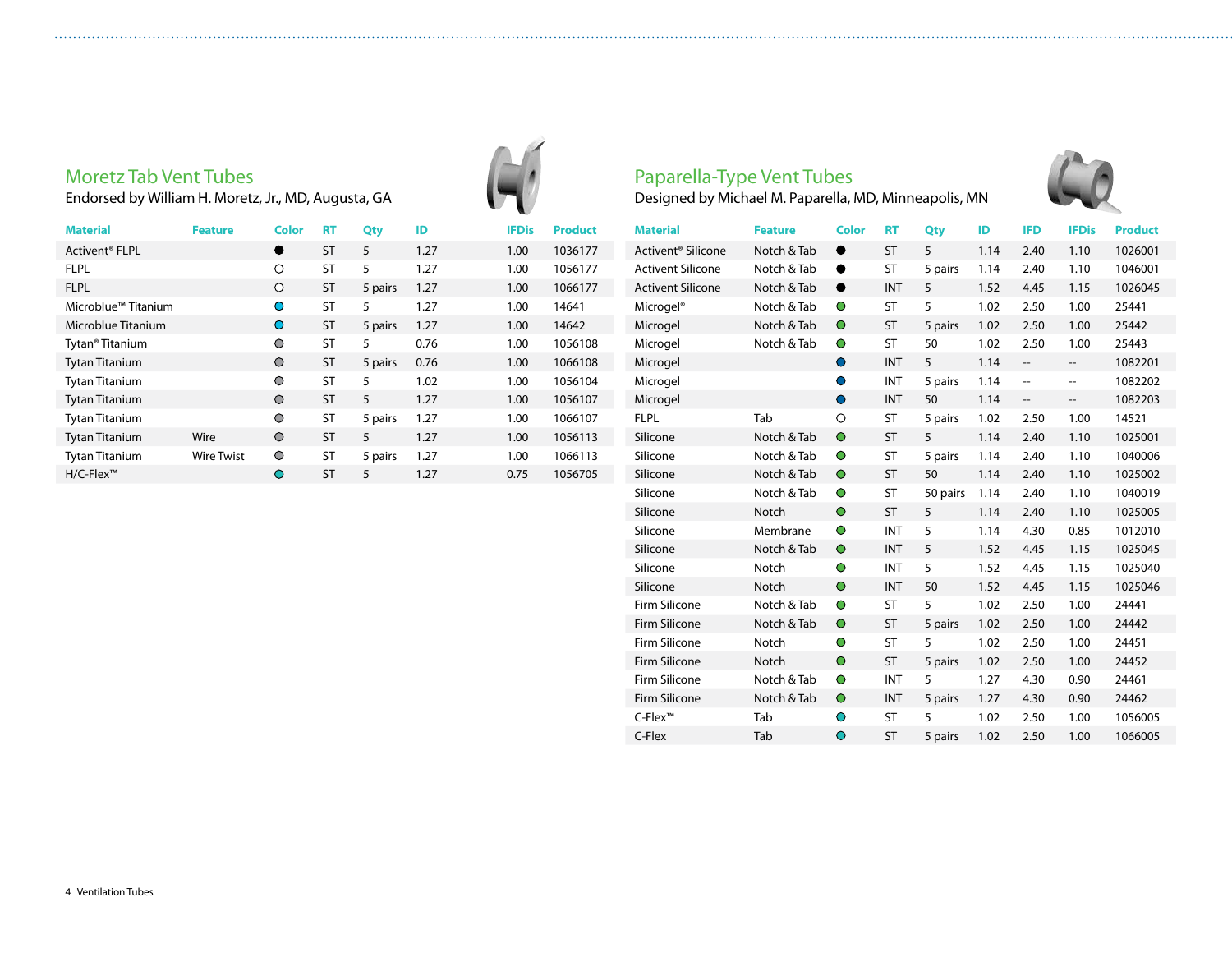#### Plain Straight Shanks



| <b>Material</b>            | <b>Color</b> | RT        | Qty     | ID   | <b>IFD</b> |       | <b>Product</b> |
|----------------------------|--------------|-----------|---------|------|------------|-------|----------------|
| Activent <sup>®</sup> FLPL | $\bullet$    | <b>ST</b> | 5       | 1.14 | 2.75       | 7.00  | 1038050        |
| <b>FLPL</b>                | O            | ST        | 5       | 0.89 | 2.75       | 7.00  | 1019101        |
| <b>FLPL</b>                | $\bullet$    | <b>ST</b> | 5       | 1.14 | 2.20       | 7.00  | 1019201        |
| <b>FLPL</b>                | O            | ST        | 5       | 1.14 | 2.75       | 7.00  | 1019301        |
| <b>FLPL</b>                | $\circ$      | <b>ST</b> | 5       | 0.89 | 2.10       | 7.00  | 1056165        |
| <b>FLPL</b>                | O            | <b>ST</b> | 5 pairs | 0.89 | 2.10       | 7.00  | 1066165        |
| <b>FLPL</b>                | $\circ$      | <b>ST</b> | 5       | 0.89 | 2.10       | 12.00 | 1056166        |
| <b>FLPL</b>                | O            | <b>ST</b> | 5       | 1.14 | 2.10       | 7.00  | 1056167        |
| <b>FLPL</b>                | O            | <b>ST</b> | 5       | 1.14 | 2.30       | 12.00 | 14351          |

#### Pope Beveled Grommets

*Designed by Thad Pope, MD, Crawfordsville, IN* 



| <b>Material</b>            | <b>Feature</b> | <b>Color</b> | RT         | Qty     | ID   | <b>IFD</b> | <b>IFDis</b> | <b>Product</b> |
|----------------------------|----------------|--------------|------------|---------|------|------------|--------------|----------------|
| Activent <sup>®</sup> FLPL |                | $\bullet$    | INT        | 5       | 1.14 | 3.6        | 1.3          | 1035004        |
| <b>FLPL</b>                |                | $\bullet$    | INT        | 5       | 1.14 | 3.6        | 1.3          | 1025004        |
| <b>FLPL</b>                |                | $\bullet$    | <b>INT</b> | 5 pairs | 1.14 | 3.6        | 1.3          | 1040014        |
| <b>FLPL</b>                | Dispenser      | $\circ$      | INT        | 50      | 1.14 | 3.6        | 1.3          | 1025007        |
| <b>FLPL</b>                | Wire           | $\bigcirc$   | INT        | 5       | 1.14 | 3.6        | 1.3          | 1025006        |
| H/C-Flex™                  |                | $\bigcirc$   | INT        | 5       | 1.14 | 3.6        | 1.0          | 1056036        |
| H/C-Flex                   |                | $\circ$      | <b>INT</b> | 5 pairs | 1.14 | 3.6        | 1.0          | 1066036        |
| H/C-Flex                   | Tail           | $\bigcirc$   | INT        | 5       | 1.14 | 3.6        | 1.0          | 1056039        |
| $H/C$ -Flex                | Tail           | $\circ$      | INT        | 5 pairs | 1.14 | 3.6        | 1.0          | 1066039        |

#### Reuter Bobbins

*Designed by S. Harold Reuter, MD, Houston, TX*



| <b>Material</b>                                           | <b>Feature</b>    | Color     | <b>RT</b> | <b>Qty</b> | ID   | <b>IFD</b> | <b>IFDis</b> | <b>Product</b> |
|-----------------------------------------------------------|-------------------|-----------|-----------|------------|------|------------|--------------|----------------|
| Activent <sup>®</sup> FLPL                                | No Holes          | $\bullet$ | <b>ST</b> | 5          | 1.02 | 2.6        | 1.0          | 1036162        |
| <b>Activent FLPL</b>                                      | Holes             | $\bullet$ | <b>ST</b> | 5          | 1.14 | 2.6        | 1.0          | 1037000        |
| <b>Activent FLPL</b>                                      | No Holes          | $\bullet$ | <b>ST</b> | 5          | 1.14 | 2.6        | 1.0          | 1037005        |
| <b>FLPL</b>                                               | No Holes          | $\circ$   | <b>ST</b> | 5          | 1.02 | 2.6        | 1.0          | 1056162        |
| <b>FLPL</b>                                               | No Holes          | $\circ$   | <b>ST</b> | 5          | 1.02 | 2.7        | 1.1          | 14121          |
| <b>FLPL</b>                                               | No Holes          | $\circ$   | <b>ST</b> | 5 pairs    | 1.02 | 2.7        | 1.1          | 14122          |
| <b>FLPL</b>                                               | Holes             | $\circ$   | <b>ST</b> | 5          | 1.14 | 2.7        | 1.1          | 14251          |
| <b>FLPL</b>                                               | Holes             | $\circ$   | <b>ST</b> | 5 pairs    | 1.14 | 2.7        | 1.1          | 14252          |
| <b>FLPL</b>                                               | No Holes          | $\circ$   | <b>ST</b> | 5          | 1.14 | 2.7        | 1.1          | 14131          |
| <b>FLPL</b>                                               | No Holes          | $\circ$   | <b>ST</b> | 5 pairs    | 1.14 | 2.7        | 1.1          | 14132          |
| <b>FLPL</b>                                               | No Holes          | $\bullet$ | <b>ST</b> | 5          | 1.14 | 2.6        | 1.0          | 1010201        |
| <b>FLPL</b>                                               | No Holes          | $\bullet$ | <b>ST</b> | 5 pairs    | 1.14 | 2.6        | 1.0          | 1010202        |
| <b>FLPL</b>                                               | No Holes          | $\bullet$ | <b>ST</b> | 50         | 1.14 | 2.6        | 1.0          | 1010203        |
| <b>FLPL</b>                                               | Holes & Wire      | $\bullet$ | <b>ST</b> | 5          | 1.14 | 2.6        | 1.0          | 1010301        |
| <b>FLPL</b>                                               | Holes             | $\bullet$ | <b>ST</b> | 5          | 1.14 | 2.6        | 1.0          | 1010101        |
| <b>FLPL</b>                                               | Holes             | $\bullet$ | <b>ST</b> | 50         | 1.14 | 2.6        | 1.0          | 1010103        |
| Tytan <sup>®</sup> Titanium                               | No Holes          | $\circ$   | <b>ST</b> | 5          | 1.02 | 2.7        | 1.0          | 1056110        |
| <b>Tytan Titanium</b>                                     | Holes             | $\circ$   | <b>ST</b> | 5          | 1.02 | 2.7        | 1.0          | 1066110        |
| <b>Tytan Titanium</b>                                     | No Holes          | $\circ$   | <b>ST</b> | 5          | 1.14 | 2.7        | 1.0          | 1056112        |
| <b>Tytan Titanium</b>                                     | No Holes          | $\circ$   | <b>ST</b> | 5 pairs    | 1.14 | 2.7        | 1.0          | 1066112        |
| <b>Tytan Titanium</b>                                     | No Holes          | $\bullet$ | <b>ST</b> | 5          | 1.27 | 2.7        | 1.0          | 16221          |
| <b>Tytan Titanium</b>                                     | No Holes          | $\bullet$ | <b>ST</b> | 5 pairs    | 1.27 | 2.7        | 1.0          | 16222          |
| Titanium                                                  | Holes<br>& Flange | $\circ$   | <b>ST</b> | 5          | 1.02 | 2.7        | 1.0          | 16111<br>or 2  |
| Titanium                                                  | Holes             | $\circ$   | ST        | 5          | 1.14 | 2.6        | 1.0          | 1027060        |
| Titanium                                                  | Holes             | $\circ$   | <b>ST</b> | 5          | 1.27 | 2.6        | 0.5          | 1027065        |
| Titanium                                                  | No Holes          | $\circ$   | <b>ST</b> | 5          | 1.27 | 2.6        | 1.0          | 1027070        |
| <b>Stainless Steel</b><br><b>Matte Finish</b><br>Titanium | Holes             | $\bullet$ | <b>ST</b> | 5 pairs    | 1.14 | 2.6        | 1.0          | 1027017        |
| <b>Stainless Steel</b><br>Matte Finish                    | Holes             | $\circ$   | <b>ST</b> | 5          | 1.02 | 2.7        | 1.0          | 14181          |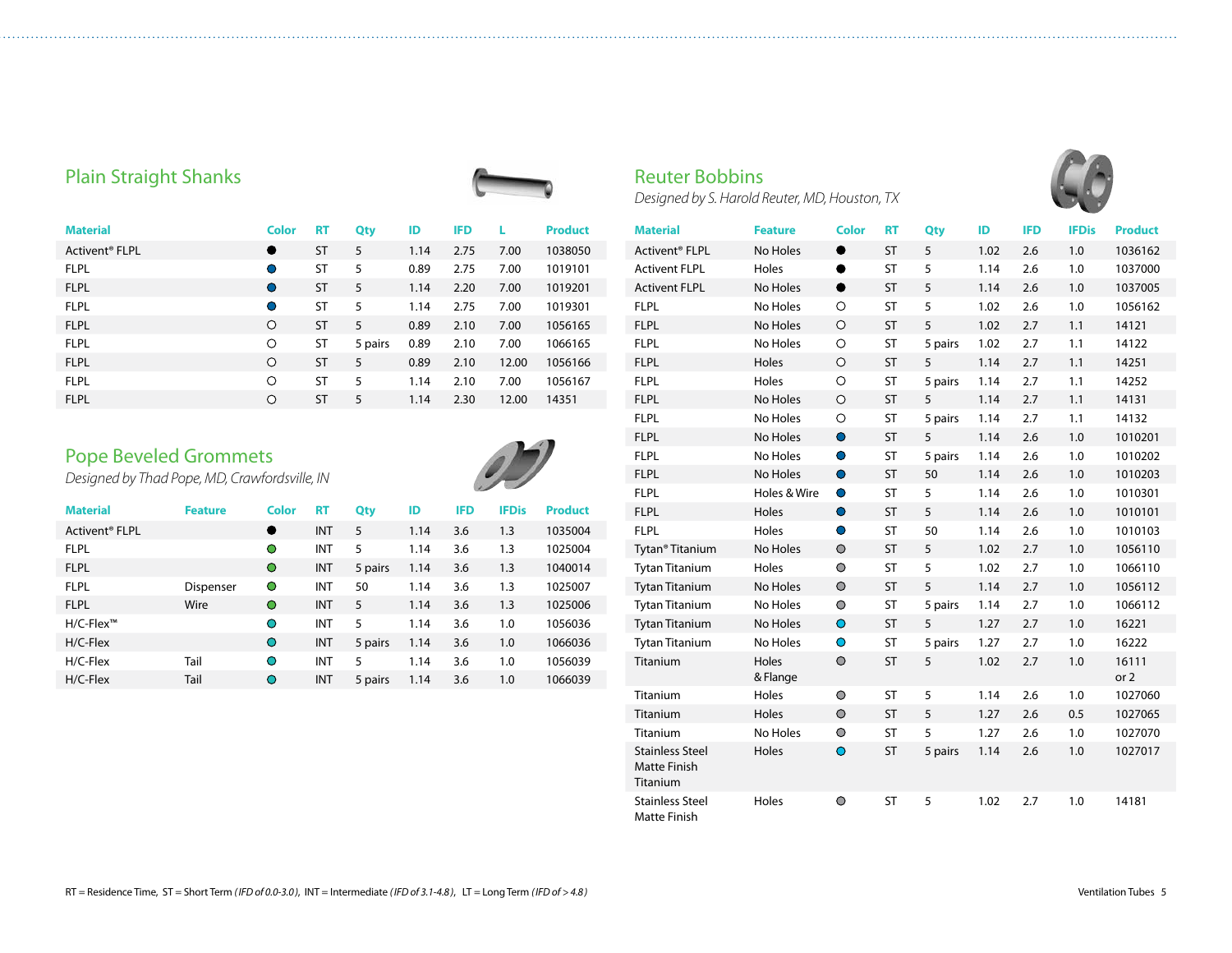#### Reuter Bobbins *(continued)*

*Designed by S. Harold Reuter, MD, Houston, TX*

| <b>Material</b>                        | <b>Feature</b> | Color      | RT        | Qty     | ID   | <b>IFD</b> | <b>IFDis</b> | <b>Product</b> |
|----------------------------------------|----------------|------------|-----------|---------|------|------------|--------------|----------------|
| <b>Stainless Steel</b><br>Matte Finish | Holes          | $\circ$    | <b>ST</b> | 5 pairs | 1.14 | 2.6        | 1.0          | 1040004        |
| <b>Stainless Steel</b><br>Matte Finish | Holes          | O          | ST        | 50      | 1.14 | 2.6        | 1.0          | 1027018        |
| <b>Stainless Steel</b>                 | Holes          | $\bigcirc$ | <b>ST</b> | 5       | 1.02 | 2.7        | 1.0          | 14401          |
| Stainless Steel                        | Holes          | $\circ$    | <b>ST</b> | 5 pairs | 1.02 | 2.7        | 1.0          | 14402          |
| <b>Stainless Steel</b>                 | Holes & Wire   | $\circ$    | <b>ST</b> | 5       | 1.14 | 2.6        | 1.0          | 1027040        |
| <b>Stainless Steel</b>                 | Holes          | $\bigcirc$ | <b>ST</b> | 5       | 1.14 | 2.6        | 1.0          | 1027015        |
| <b>Stainless Steel</b>                 |                | $\bigcirc$ | <b>ST</b> | 50      | 1.14 | 2.6        | 1.0          | 1027016        |
| <b>Stainless Steel</b>                 | Holes          | $\circ$    | ST        | 5 pairs | 1.14 | 2.6        | 1.0          | 1040041        |
| <b>Stainless Steel</b>                 | Holes          | $\bigcirc$ | <b>ST</b> | 5       | 1.27 | 2.6        | 0.5          | 1027010        |
| Stainless Steel                        | Holes          | $\bigcirc$ | ST        | 5       | 1.27 | 2.7        | 1.0          | 14051          |
| <b>Stainless Steel</b>                 | Holes & Wire   | $\bigcirc$ | <b>ST</b> | 5 pairs | 1.27 | 2.7        | 1.0          | 14062          |

#### Rube T-Grommet

*Designed by William Rubenstein, MD, Houston, TX*

| <b>Material</b> | Feature Color RT Oty ID FL |  |                        |  | <b>Product</b> |
|-----------------|----------------------------|--|------------------------|--|----------------|
| Firm Silicone   | Tab                        |  | <b>O</b> LT 5 1.14 6.5 |  | 24621          |

#### Shah-Type Ventilation Tubes

*Designed by N. Shah, FRCS, DLO, London, England*

| <b>Material</b>            | <b>Feature</b> | <b>Color</b> | <b>RT</b>  | Qty | ID   | <b>IFDis</b> | <b>Product</b> |
|----------------------------|----------------|--------------|------------|-----|------|--------------|----------------|
| Activent <sup>®</sup> FLPL |                |              | <b>INT</b> | 5   | 1.14 | 1.58         | 1038030        |
| <b>FLPL</b>                | Mini           | Ο            | INT        | 5   | 0.76 | 1.00         | 14311          |
| <b>FLPL</b>                |                |              | <b>INT</b> | 5   | 1.14 | 1.58         | 1018100        |
| <b>FLPL</b>                | Wire           |              | <b>INT</b> | 5   | 1.14 | 1.58         | 1018101        |
| <b>FLPL</b>                | Wire           | $\circ$      | <b>INT</b> | 5   | 1.14 | 1.58         | 1028035        |
| <b>FLPL</b>                | Wire           | $\bigcirc$   | INT        | 5   | 1.14 | 2.20         | 1056174        |
|                            |                |              |            |     |      |              |                |

#### Sheehy-Type Collar Buttons

*Designed by James L. Sheehy, MD, Los Angeles, CA*



| <b>Material</b>                | <b>Feature</b> | <b>Color</b> | <b>RT</b>  | Qty     | ID   | <b>IFD</b> | <b>IFDis</b> | <b>Product</b> |
|--------------------------------|----------------|--------------|------------|---------|------|------------|--------------|----------------|
| Activent <sup>®</sup> FLPL     |                | $\bullet$    | <b>INT</b> | 5       | 1.27 | 3.0        | 1.55         | 1038040        |
| Activent <sup>®</sup> Silicone |                | ●            | <b>INT</b> | 5       | 1.27 | 2.9        | 1.30         | 1046145        |
| <b>Activent Silicone</b>       |                | $\bullet$    | <b>INT</b> | 5 pairs | 1.27 | 2.9        | 1.30         | 1026145        |
| <b>Activent Silicone</b>       |                | ●            | <b>INT</b> | 50      | 1.27 | 2.9        | 1.30         | 1026146        |
| Microgel <sup>®</sup>          |                | $\bullet$    | <b>INT</b> | 5       | 1.27 |            |              | 1083301        |
| Microgel                       |                | $\bullet$    | <b>INT</b> | 5 pairs | 1.27 |            |              | 1083302        |
| Microgel                       |                | $\bullet$    | <b>INT</b> | 50      | 1.27 |            |              | 1083303        |
| <b>FLPL</b>                    |                | $\circ$      | <b>INT</b> | 5       | 1.27 | 3.0        | 1.52         | 14141          |
| <b>FLPL</b>                    |                | $\bigcirc$   | <b>INT</b> | 5 pairs | 1.27 | 3.0        | 1.52         | 14142          |
| <b>FLPL</b>                    | Wire           | $\circ$      | <b>INT</b> | 5       | 1.27 | 3.0        | 1.52         | 14161          |
| <b>FLPL</b>                    |                | $\circ$      | <b>INT</b> | 5       | 1.27 | 3.1        | 1.50         | 1056160        |
| <b>FLPL</b>                    |                | O            | <b>INT</b> | 5 pairs | 1.27 | 3.1        | 1.50         | 1066160        |
| <b>FLPL</b>                    |                | $\bullet$    | <b>INT</b> | 5       | 1.27 | 3.0        | 1.55         | 1013301        |
| <b>FLPL</b>                    |                | $\bullet$    | <b>INT</b> | 5 pairs | 1.27 | 3.0        | 1.55         | 1013302        |
| <b>FLPL</b>                    |                | $\bullet$    | <b>INT</b> | 50      | 1.27 | 3.0        | 1.55         | 1013303        |
| <b>FLPL</b>                    | Wire           | $\bullet$    | <b>INT</b> | 5       | 1.27 | 3.0        | 1.55         | 1013201        |
| Silicone                       | Membrane       | $\bullet$    | <b>INT</b> | 5       | 1.27 | 2.8        | 1.32         | 1012050        |
| Silicone                       |                | $\bullet$    | <b>INT</b> | 5       | 1.27 | 2.9        | 1.30         | 1028145        |
| Silicone                       |                | $\bullet$    | <b>INT</b> | 50      | 1.27 | 2.9        | 1.30         | 1028146        |
| Tytan® Titanium                |                | O            | <b>INT</b> | 5       | 1.27 | 3.1        | 1.50         | 1056114        |
| H/C-Flex™                      |                | $\circ$      | <b>INT</b> | 5       | 1.27 | 3.1        | 1.50         | 1056037        |
| H/C-Flex                       |                | $\bullet$    | <b>INT</b> | 5 pairs | 1.27 | 3.1        | 1.50         | 1066037        |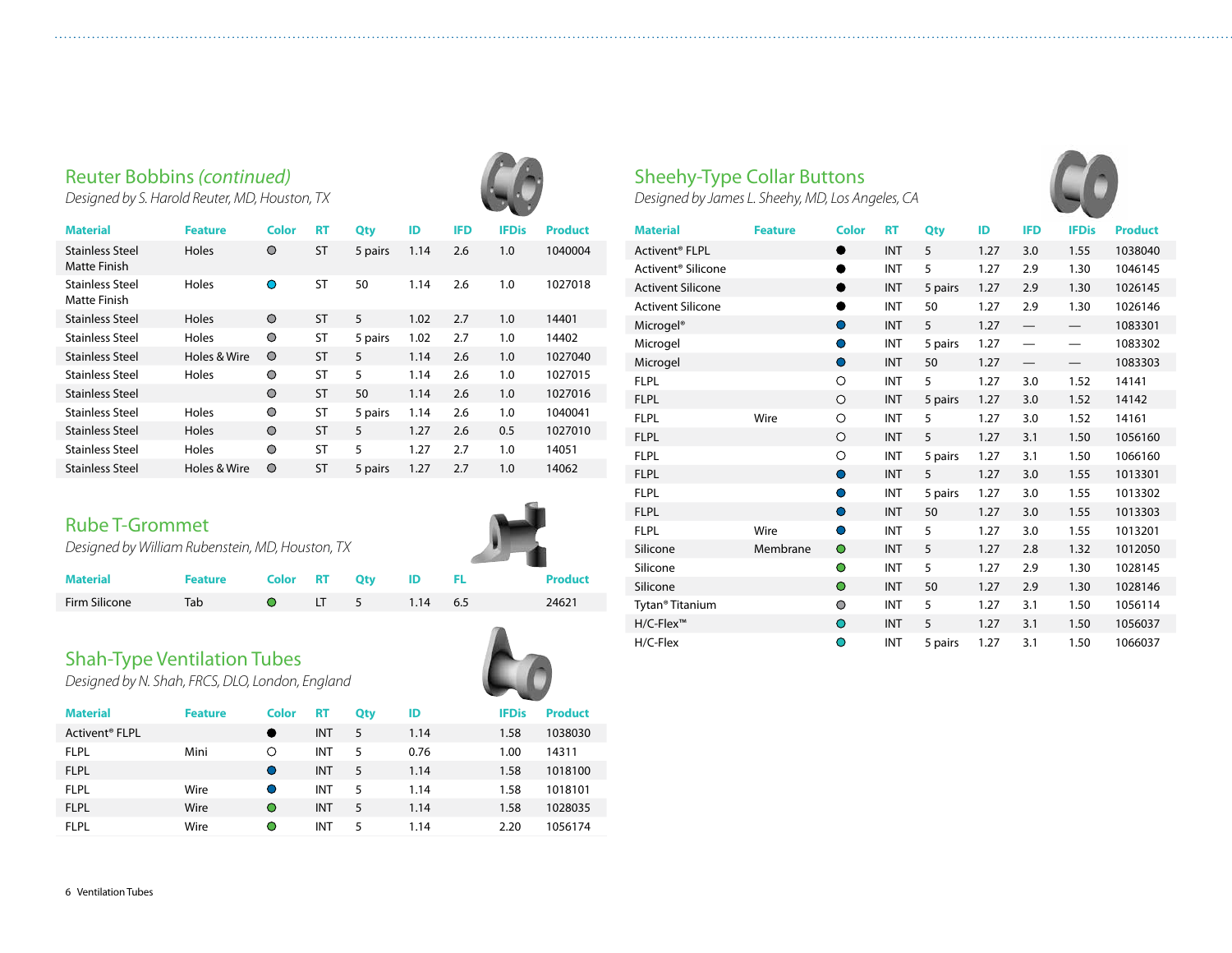#### Shepard Grommets

*Designed by Marvin G. Shepard, MD, Dallas, TX*

| <b>Material</b>                | <b>Feature</b> | <b>Color</b> | <b>RT</b> | <b>Qty</b> | ID   | <b>IFD</b> | <b>Product</b> |
|--------------------------------|----------------|--------------|-----------|------------|------|------------|----------------|
| Activent <sup>®</sup> FLPL     | Wire           | $\bullet$    | <b>ST</b> | 5          | 1.14 | 2.40       | 1038012        |
| Activent <sup>®</sup> Silicone | Tail           | D            | ST        | 5          | 1.14 | 2.30       | 1026025        |
| <b>Activent Silicone</b>       | Tail           | $\bullet$    | <b>ST</b> | 5 pairs    | 1.14 | 2.30       | 1046025        |
| Microgel <sup>®</sup>          | Tab            | $\bullet$    | <b>ST</b> | 5          | 1.02 | 2.30       | 1086601        |
| Microgel                       |                | $\bullet$    | ST        | 5 pairs    | 1.02 |            | 1086602        |
| <b>FLPL</b>                    |                | $\circ$      | ST        | 5          | 1.02 | 2.50       | 1056155        |
| <b>FLPL</b>                    |                | $\circ$      | ST        | 5 pairs    | 1.02 | 2.50       | 1066155        |
| <b>FLPL</b>                    |                | $\circ$      | <b>ST</b> | 5          | 1.14 | 2.50       | 1056154        |
| <b>FLPL</b>                    | Wire           | $\circ$      | <b>ST</b> | 5          | 1.14 | 2.50       | 1056157        |
| <b>FLPL</b>                    |                | $\bullet$    | <b>ST</b> | 5          | 1.02 | 2.40       | 1016301        |
| <b>FLPL</b>                    | Wire           | $\bullet$    | ST        | 5          | 1.02 | 2.40       | 1016501        |
| <b>FLPL</b>                    | Wire           | $\bullet$    | ST        | 5 pairs    | 1.02 | 2.40       | 1016502        |
| <b>FLPL</b>                    | Wire           | $\bullet$    | ST        | 50         | 1.02 | 2.40       | 1016503        |
| <b>FLPL</b>                    |                | Ο            | <b>ST</b> | 5 pairs    | 1.14 | 2.40       | 1016102        |
| <b>FLPL</b>                    | Wire           | $\bullet$    | <b>ST</b> | 5          | 1.14 | 2.40       | 1016201        |
| <b>FLPL</b>                    | Wire           | $\bullet$    | <b>ST</b> | 50         | 1.14 | 2.40       | 1016203        |
| <b>FLPL</b>                    | Tab            | $\bullet$    | <b>ST</b> | 5          | 1.14 | 2.40       | 1016101        |
| <b>FLPL</b>                    | Tab            | $\bullet$    | ST        | 50         | 1.14 | 2.40       | 1016103        |
| <b>FLPL</b>                    |                | $\bullet$    | <b>ST</b> | 5 pairs    | 1.14 | 2.50       | 1066154        |
| <b>FLPL</b>                    | Tail           | $\bullet$    | <b>ST</b> | 5          | 1.14 | 2.40       | 1028010        |
| <b>FLPL</b>                    | Tab            | $\circ$      | <b>ST</b> | 5          | 1.14 | 2.40       | 1028015        |
| Silicone                       | Tail           | $\circ$      | <b>ST</b> | 5          | 1.14 | 2.30       | 1028025        |
| Silicone                       | Tail           | $\bullet$    | <b>ST</b> | 50         | 1.14 | 2.30       | 1028026        |
| Firm Silicone                  | Tab            | $\bullet$    | ST        | 5          | 1.02 | 2.30       | 24201          |
| Firm Silicone                  | Tab            | $\bullet$    | <b>ST</b> | 5 pairs    | 1.02 | 2.30       | 24202          |



#### Siegel T-Tubes

| <b>Material</b> |           |                        |  | Color RT Qty ID FL L Product |
|-----------------|-----------|------------------------|--|------------------------------|
| Silicone        | $\bigcap$ | INT 5 1.14 4.0 7       |  | 24811                        |
| Silicone        |           | INT 5 pairs 1.14 4.0 7 |  | 24812                        |

### Soileau Tytan® Titanium Ventilation Tubes

*Endorsed by James S. Soileau, MD, Gonzales, LA*

| <b>Material</b>             | Color RT |          | <b>Otv</b>           | ID          | -IFD. | <b>Product</b> |
|-----------------------------|----------|----------|----------------------|-------------|-------|----------------|
| Tytan <sup>®</sup> Titanium |          | $ST = 5$ |                      | $1.27$ 2.75 |       | 1056111        |
| <b>Tytan Titanium</b>       | $\circ$  |          | ST 5 pairs 1.27 2.75 |             |       | 1066111        |
| <b>Tytan Titanium</b>       |          | ST.      | 50                   | $1.27$ 2.75 |       | 1076111        |

#### Spoon Bobbins

|                             |                |            |           |         |      |            | <b>The Secret Secret Secret Secret Secret Secret Secret Secret Secret Secret Secret Secret Secret Secret Secret Secret Secret Secret Secret Secret Secret Secret Secret Secret Secret Secret Secret Secret Secret Secret Secret </b> |                |
|-----------------------------|----------------|------------|-----------|---------|------|------------|--------------------------------------------------------------------------------------------------------------------------------------------------------------------------------------------------------------------------------------|----------------|
| <b>Material</b>             | <b>Feature</b> | Color      | RT        | Otv     | ID   | <b>IFD</b> |                                                                                                                                                                                                                                      | <b>Product</b> |
| Tytan <sup>®</sup> Titanium |                | O          | ST        | 5       | 1.02 | 2.70       |                                                                                                                                                                                                                                      | 1056109        |
| <b>Tytan Titanium</b>       |                | ◯          | ςт        | 5       | 1.27 | 2.70       |                                                                                                                                                                                                                                      | 1056106        |
| <b>Tytan Titanium</b>       |                | $\bigcirc$ | <b>ST</b> | 5 pairs | 1.27 | 2.70       |                                                                                                                                                                                                                                      | 1066106        |
| Stainless Steel             | Holes          | O          | ST        | 5 pairs | 1.02 | 2.70       |                                                                                                                                                                                                                                      | 14002          |

#### Touma Beveled T-Grommet

*Endorsed by Joseph B. Touma, MD, Huntington, WV*

| Material           | <b>Feature</b> |       | Color RT Otv ID IFD |          | <b>Product</b> |
|--------------------|----------------|-------|---------------------|----------|----------------|
| Activent® Silicone | Tab            | INT 5 |                     | 1.27 5.0 | 1026014        |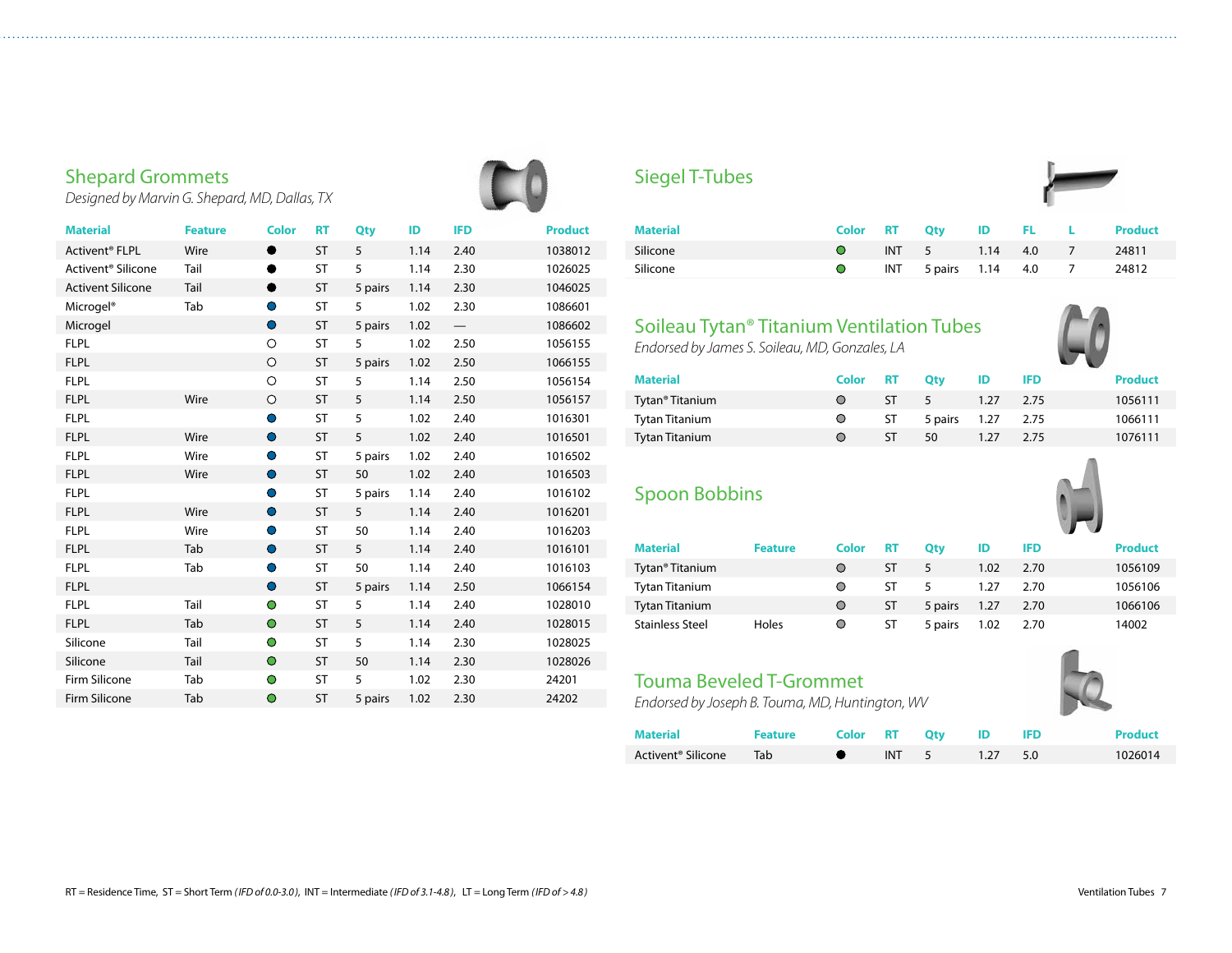#### Touma T-Type Grommets

*Endorsed by Joseph B. Touma, MD, Huntington, WV*

| <b>Material</b>                | Color RT   |            | <b>Otv</b>   | ID         | <b>IFD</b> | <b>Product</b> |
|--------------------------------|------------|------------|--------------|------------|------------|----------------|
| Activent <sup>®</sup> Silicone |            | INT 5      |              | $1.14$ 5.0 |            | 1026012        |
| C-Flex™                        | $\bigcirc$ |            | INT 5        | $1.14$ 5.0 |            | 1056012        |
| C-Flex                         | $\circ$    | <b>INT</b> | 5 pairs 1.14 |            | -5.0       | 1066012        |
|                                |            |            |              |            |            |                |

#### T-Type Vent Tubes

| . | ID | FL | Pro |
|---|----|----|-----|
|   |    |    |     |

| <b>Material</b>                     |  | Color RT Qty ID FL L Product |  |                                  |
|-------------------------------------|--|------------------------------|--|----------------------------------|
| $C$ -Flex <sup><math>m</math></sup> |  | O INT 5 1.14 4.8 6 1056018   |  |                                  |
| C-Flex                              |  |                              |  | O INT 5 pairs 1.14 4.8 6 1066018 |
|                                     |  |                              |  |                                  |

#### Umbrella Ventilation Tubes

|                                |                |                                                 |            |     |      | . . |                |
|--------------------------------|----------------|-------------------------------------------------|------------|-----|------|-----|----------------|
| <b>Material</b>                | <b>Feature</b> | Color                                           | RT         | Otv | ID   |     | <b>Product</b> |
| Activent <sup>®</sup> Silicone | Tab            |                                                 | <b>INT</b> | 5   | 1.02 | 2.2 | 1026030        |
| Microgel <sup>®</sup>          |                |                                                 | <b>INT</b> | 5   |      |     | 1088801        |
| Silicone                       | Tab            | $\left( \begin{array}{c} 1 \end{array} \right)$ | <b>INT</b> | 5   | 1.02 | 2.2 | 1016030        |

#### Venturi™ Style Ventilation Tubes



| <b>Material</b>        | <b>Feature</b> | Color      | RT        | Qty     | ID   | <b>IFD</b> | <b>IFDis</b> | <b>Product</b> |
|------------------------|----------------|------------|-----------|---------|------|------------|--------------|----------------|
| Microblue™<br>Titanium | Reuter Bobbin  | $\circ$    | ST        | 5       | 1.27 | 2.5        | 1.0          | 1070051        |
| Microblue Titanium     | Reuter Bobbin  | $\circ$    | ST        | 5 pairs | 1.27 | 2.5        | 1.0          | 1070052        |
| Titanium               | Reuter Bobbin  | $\circ$    | ST        | 5       | 1.02 | 2.5        | 1.0          | 1070011        |
| <b>Titanium</b>        | Reuter Bobbin  | $\bigcirc$ | ST        | 5       | 1.27 | 2.5        | 1.0          | 1070031        |
| Titanium               | Reuter Bobbin  | $\bigcirc$ | <b>ST</b> | 5 pairs | 1.27 | 2.5        | 1.0          | 1070032        |

#### V-T Grommet Ventilation Tubes



| <b>Material</b>                     | <b>Color</b> | RT | Qty     | ID   | <b>IFD</b> | <b>IFDis</b> | <b>Product</b> |
|-------------------------------------|--------------|----|---------|------|------------|--------------|----------------|
| Microgel <sup>®</sup>               | $\bullet$    |    |         | 1.27 | 4.5        | 1.3          | 1084401        |
| Microgel                            | $\bullet$    |    | 5 pairs | 1.27 | 4.5        | 1.3          | 1084402        |
| Microgel                            | $\bigcirc$   |    | 50      | 1.27 | 4.5        | 1.3          | 1084403        |
| $C$ -Flex <sup><math>m</math></sup> | $\bigcirc$   |    | 5       | 1.27 | 4.5        | 1.3          | 1002341        |
| C-Flex                              | ∩            |    | 50      | 1.27 | 4.5        | 1.3          | 1064403        |
|                                     |              |    |         |      |            |              |                |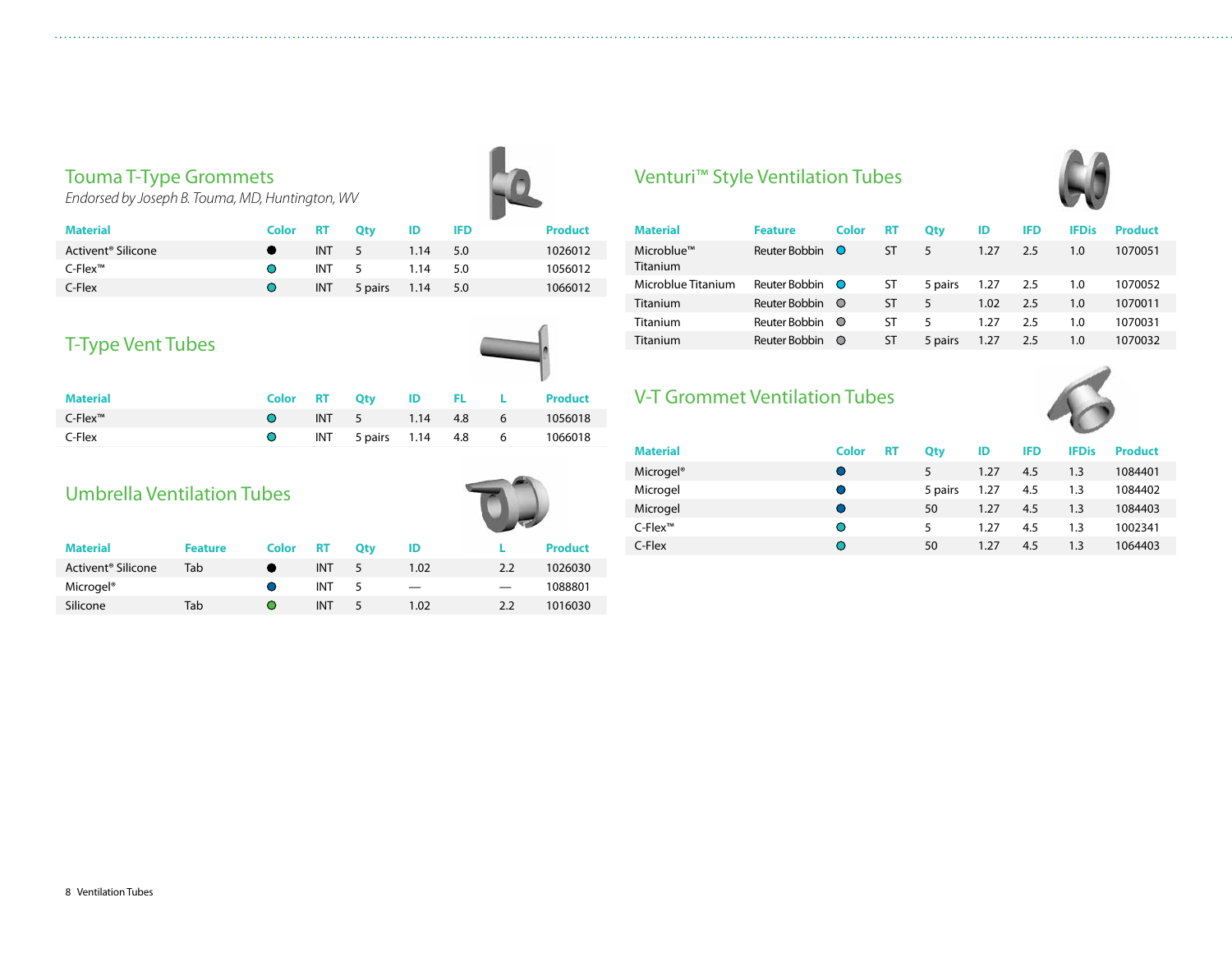## Permanent and Specialty Tubes

#### Hoffman Permanent Vent Tubes



| <b>Material</b>                  | <b>Feature</b>    | Color RT  |    | Otv  | ID   |      | Product |
|----------------------------------|-------------------|-----------|----|------|------|------|---------|
| <b>FLPL</b>                      |                   | $\bigcap$ | P. | $-5$ | 1.25 | 13.4 | 1028081 |
| Titanium with<br>Hydroxylapatite | <b>FLPL Liner</b> | ററ        | P. |      | 1.65 | 8.3  | 1028080 |

#### Silverstein Permanent Aeration Tubes (SPAT)



*Endorsed by Herbert Silverstein, MD, Sarasota, FL*

| <b>Material</b> | <b>Feature</b>                  | Color RT Otv |                         | <b>IDELL</b> | <b>Product</b> |
|-----------------|---------------------------------|--------------|-------------------------|--------------|----------------|
| Silicone        |                                 |              | <b>OOP</b> 5 1.14 3.5 7 |              | 1028070        |
| Silicone        | FLPL Stylet ● ○ P 5 1.14 3.5 12 |              |                         |              | 1028065        |

#### Pediatric Ventilation Tubes



*1056101, 1056102, and 1056159 Endorsed by M. Coyle Shea, MD, Memphis, TN* 

| <b>Material</b>                     | Color      | <b>RT</b> | Qty     | ID   | <b>IFD</b> | <b>Product</b> |
|-------------------------------------|------------|-----------|---------|------|------------|----------------|
| Microblue <sup>®</sup><br>Titanium  | O          | <b>ST</b> | 5       | 0.76 | 2.0        | 16191          |
| Tiny Tytan <sup>®</sup><br>Titanium | $\circ$    | <b>ST</b> | 5       | 0.76 | 1.5        | 1056101        |
| Tiny Tytan Titanium                 | $\bigcirc$ | <b>ST</b> | 5       | 0.76 | 2.0        | 1056102        |
| <b>Tiny Tytan Titanium</b>          | $\bigcirc$ | ST        | 5       | 0.76 | 1.5        | 1056108        |
| <b>Tiny Tytan Titanium</b>          | $\bigcirc$ | <b>ST</b> | 5 pairs | 0.76 | 1.5        | 1066108        |
| <b>FLPL</b>                         | ∩          | ST        | 5       | 0.76 | 2.0        | 14311          |
| <b>FLPL</b>                         | Ο          | <b>ST</b> | 5       | 0.76 | 2.0        | 1056159        |
| <b>FLPL</b>                         | O          | ST        | 5 pairs | 0.76 | 2.0        | 1066159        |
| Activent <sup>®</sup> FLPL          |            | ST        | 5       | 0.76 | 2.0        | 1036159        |
|                                     |            |           |         |      |            |                |

#### Tympanic Membrane (TM) Patcher



| <b>Material</b> | Qty | <b>Dia</b> | <b>CD</b> | <b>Product</b> |
|-----------------|-----|------------|-----------|----------------|
| Silicone        |     | 3          | 0.9       | 1416000        |
| Silicone        |     | 5          | 1.1       | 1416010        |
| Silicone        |     |            | 1.3       | 1416020        |
| Silicone        |     | 10         | 1.4       | 1416030        |